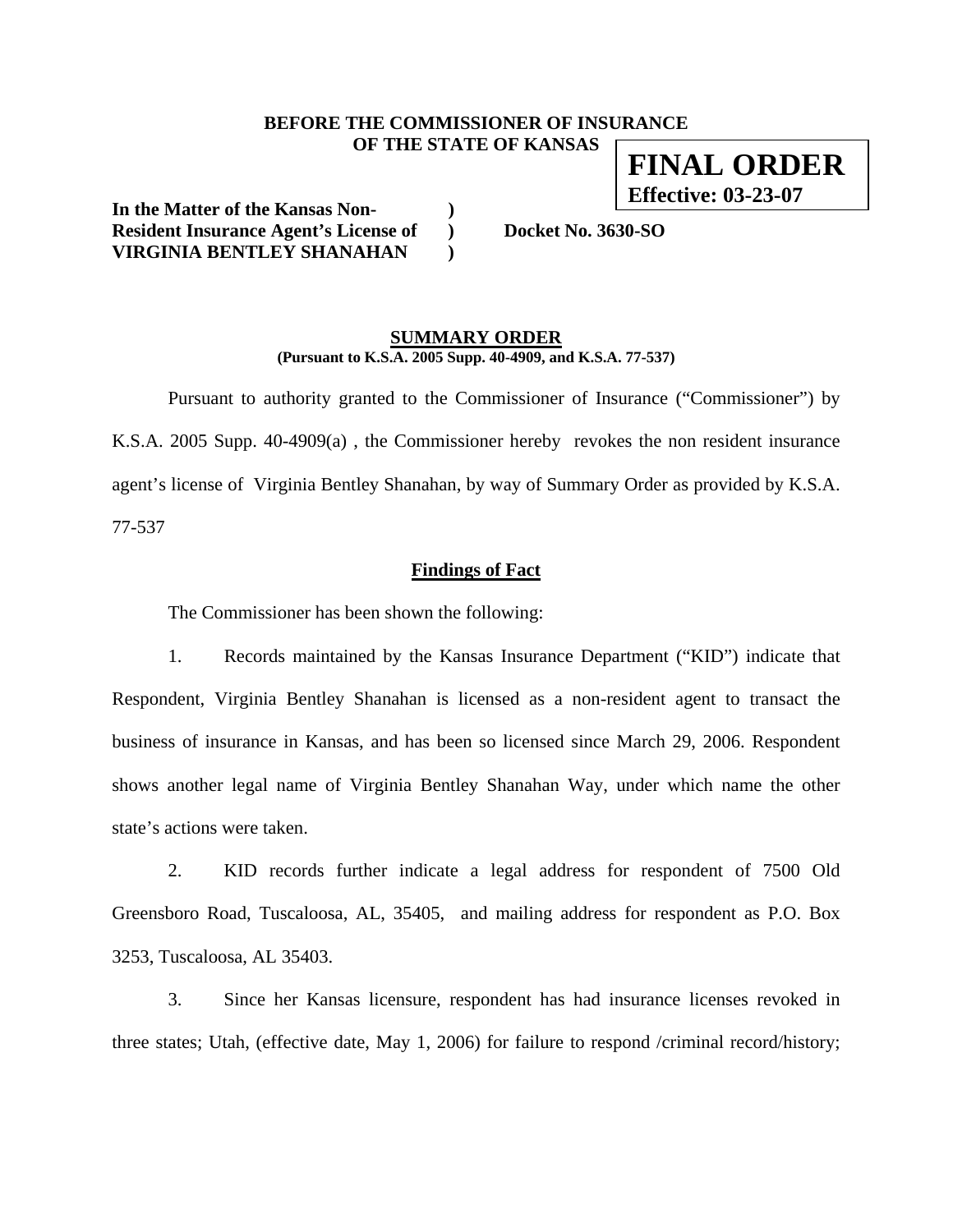Virginia, (effective date, October 11, 2006) for failure to respond/other states action; and California, (effective date, February 12, 2007) for other states' actions.

#### **Conclusions of Law**

7. The Commissioner has jurisdiction over Respondent as well as the subject matter of this proceeding and such proceeding is held in the public interest.

#### **Applicable Law**

8. K.S.A. 2005 Supp. 40-4909a provides in relevant part: ". . . the commissioner may: . . . revoke . . any license issued under this act if the commissioner finds that the . . license holder has: (9) Had an insurance agent license or its equivalent, denied, suspended or revoked in any other state, district or territory.

9. Based on the facts and circumstances set forth herein, it appears that the use of summary proceedings in this matter is appropriate, in accordance with the provisions set forth in K.S.A. 77-537(a), in that the use of summary proceedings does not violate any provision of law and the protection of the public interest does not require the KID to give notice and opportunity to participate to persons other than the respondent, Virginia Bentley Shanahan (Way).

# **IT IS THEREFORE ORDERED BY THE COMMISSIONER OF INSURANCE THAT** the non-resident insurance agent's license of Virginia Bentley Shanahan (Way) is hereby REVOKED, effective the effective date of this order.

**IT IS FURTHER ORDERED** that respondent Virginia Bentley Shanahan (Way) shall CEASE and DESIST from the sale, solicitation or negotiation of insurance and/or receiving compensation deriving from the sale, solicitation or negotiation of insurance conducted after the effective date of this order.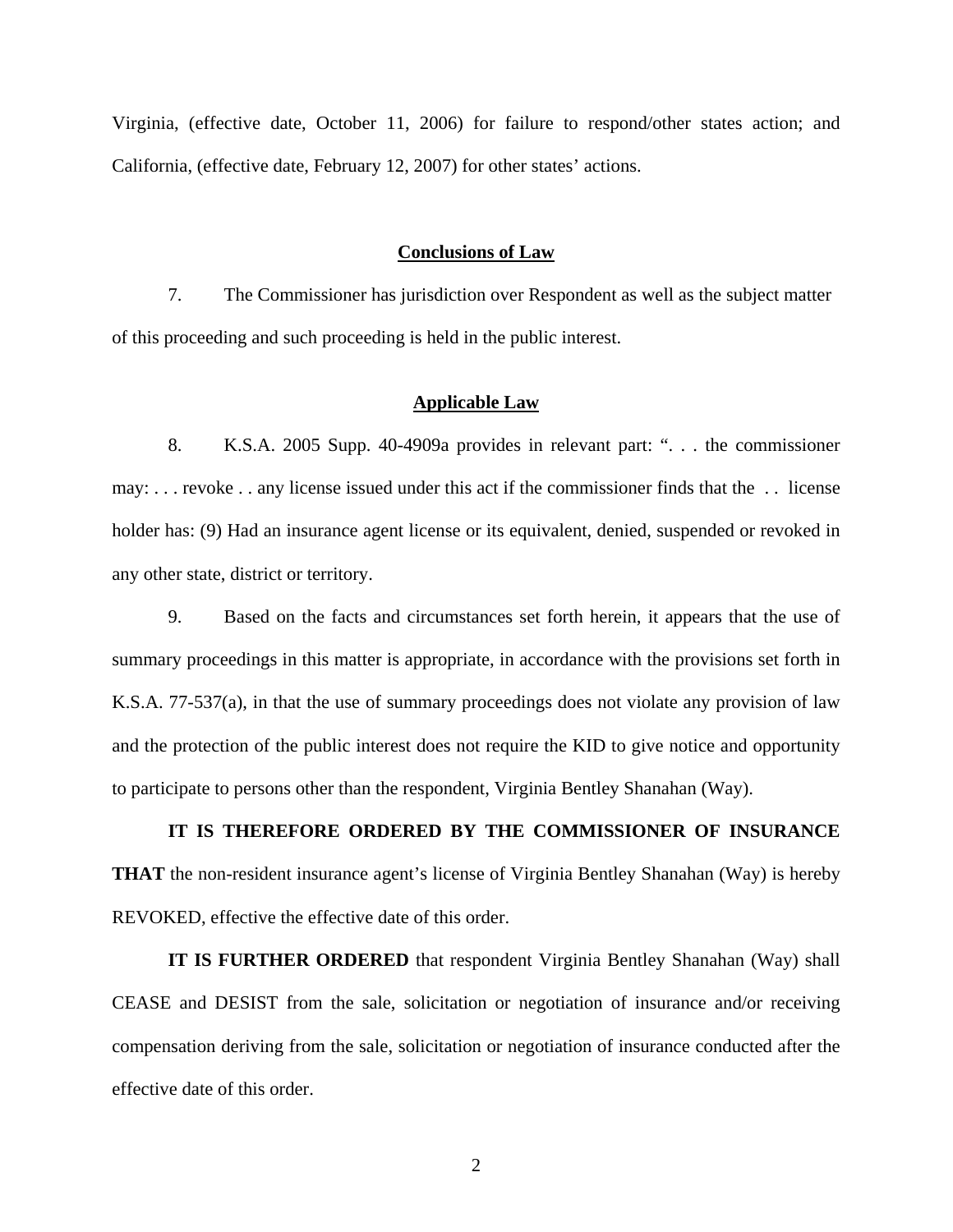#### **Notice of Right to Hearing or Appeal**

You are entitled to a hearing pursuant to K.S.A. § 77-537, the Kansas Administrative Procedure Act. If you desire a hearing, you must file a written request for a hearing with:

> John W. Campbell, General Counsel Kansas Insurance Department 420 S.W. 9th Street Topeka, Kansas 66612.

This request must be filed within fifteen (15) days from the date of service of this Order.

If you request a hearing, the Kansas Insurance Department will notify you of the time and place of the hearing and information on the procedures, right of representation, and other rights of parties relating to the conduct of the hearing, before commencement of same.

If a hearing is not requested in the time and manner stated above, this Order shall become effective as a Final Order upon the expiration of time for requesting a hearing, pursuant to K.S.A. § 77-613. In the event that you file a petition for judicial review, pursuant to K.S.A. § 77-613(e), the agency officer to be served on behalf of the Kansas Insurance Department is:

> John W. Campbell, General Counsel Kansas Insurance Department 420 S.W. 9th Street Topeka, Kansas 66612.